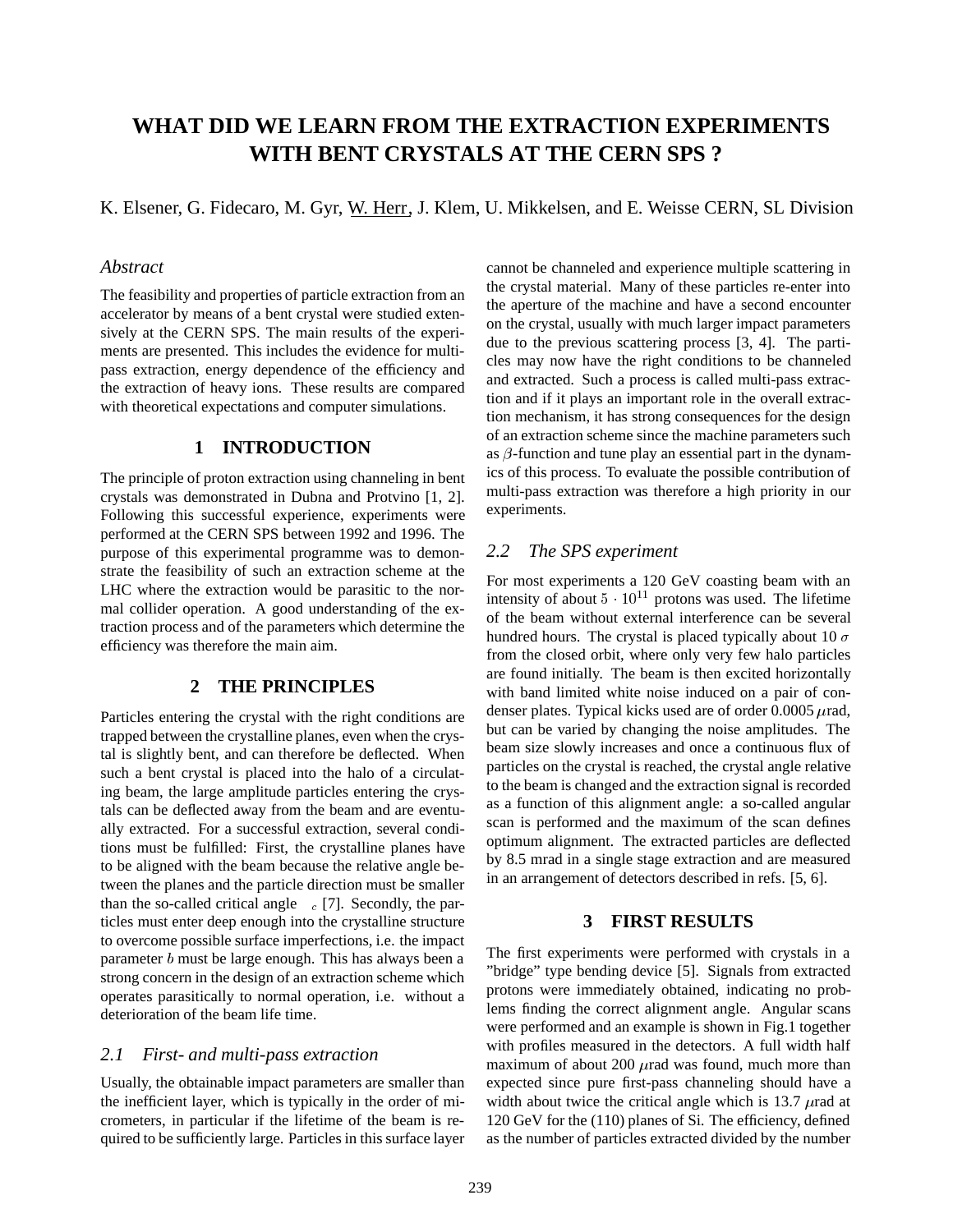

Figure 1: Angular scan with first crystal and extracted beam profiles off (a) and on the (b) maximum.

of particles lost, was about 10 %. Moreover, the profiles showed double peaks when the crystal was not optimally aligned while for the best alignment the peaks were narrow. Both observations can be explained by a significant contribution of multi-pass extraction and a disadvantage of the used bending technique, resulting in an unwanted bending in the vertical plane, so-called "anti-clastic bending". Later experiments were done with an improved bending technique, a so-called "U-shaped" crystal [6], which gave clean signals and efficiencies as high as 18%.

#### **4 MULTI-PASS EXTRACTION**

It is experimentally difficult to separate first- and multipass channeling. To investigate the possible existence and importance of multi-pass extraction in our experiment, we performed measurement with a special crystal where the surface was covered with an amorphous layer of 30  $\mu$ m SiO, enough to prevent any first-pass channeling for the impact parameters in our setup which are typically 20 - 50 nm for the initial encounter[4].

#### *4.1 Results with amorphous layer*

The crystal with the amorphous layer allows to obtain a clean sample of protons extracted only through the multipass process since it prevents any first-pass extraction. When this crystal was used in the SPS, an extracted proton signal was immediately found which was the first direct, model independent evidence for multi pass extraction[3]. It was further found that a substantial extraction efficiency remained in the order of 4-7%, indicating the importance of this mechanism.

#### *4.2 More evidence for multi-pass extraction*

Further evidence for the multi-pass extraction came from another observation made with any of the crystals employed: the width of the vertical profiles changed as a function of the alignment angle as shown in Fig.2. It is smallest



Figure 2: Angular scan and width of vertical profiles

at the best alignment and increases when the crystal is not fully aligned. This can easily be understood in terms of the multi-pass extraction: in the vertical plane the phase space is not confined by the crystalline planes and a larger number of passes implies larger multiple scattering and widening of the profiles. This is clearly demonstrated in Fig.3



Figure 3: Simulated vertical width and number of passes

where the vertical width obtained from simulation is plotted together with the necessary number of passes through the crystal as a function of the alignment. The correlation and the agreement with the data is excellent and a strong support for our model.

### *4.3 Implications*

The existence and importance of multi-pass extraction has strong implications for future colliders: the initial impact parameters become less important while the machine parameters such as  $\beta$ -function at the crystal are important parameters for the efficiency. Also the collimation scheme should take into account this process.